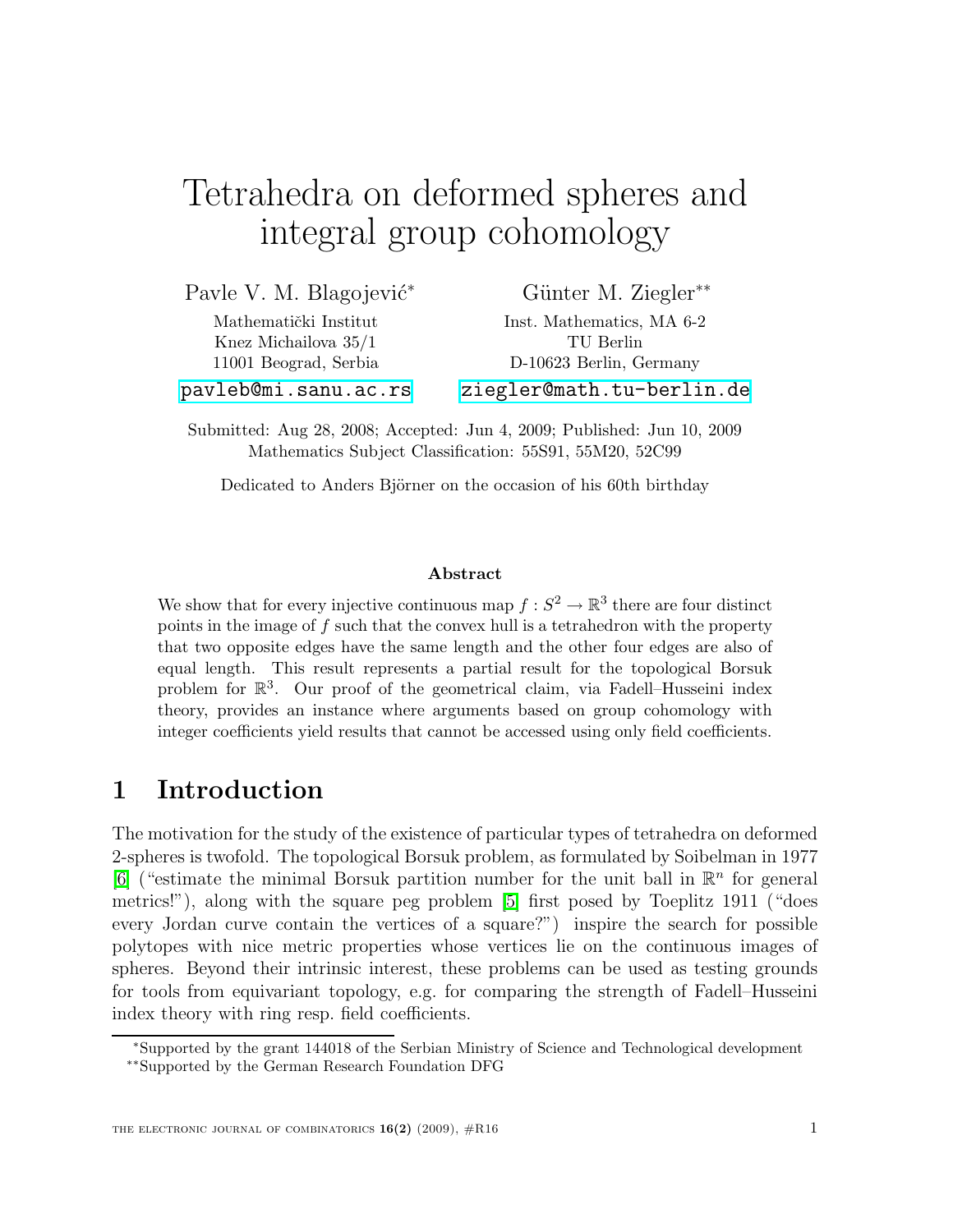The following theorem will be proved through the use of Fadell–Husseini index theory with coefficients in the ring  $\mathbb{Z}$ . It is also going to be demonstrated that Fadell–Husseini index theory with coefficients in field  $\mathbb{F}_2$  has no power in this instance (Section [4.1\)](#page-9-0).

<span id="page-1-0"></span>**Theorem 1.1.** Let  $f : S^2 \to \mathbb{R}^3$  be an injective continuous map. Then its image contains vertices of a tetrahedron that has at least the symmetry of a square. That is, there are four distinct points  $\xi_1$ ,  $\xi_2$ ,  $\xi_3$  and  $\xi_4$  on  $S^2$  such that

$$
d(f(\xi_1), f(\xi_2)) = d(f(\xi_2), f(\xi_3)) = d(f(\xi_3), f(\xi_4)) = d(f(\xi_4), f(\xi_1))
$$

and

$$
d(f(\xi_1), f(\xi_3)) = d(f(\xi_2), f(\xi_4)).
$$

Thus the tetrahedron may even be regular and thus have symmetry group  $S_4$ ; it may also degenerate to a (planar) square.

**Remark 1.2.** The proof is not going to use any properties of  $\mathbb{R}^3$  except that it is a metric space. Thus in the statement of the theorem,  $\mathbb{R}^3$  can be replaced by any metric space  $(M, d)$ .



Figure 1: A  $D_8$ -invariant tetrahedron on a deformed 2-sphere

Let us try to relate this to the square peg problem and the topological Borsuk problem:

The square peg problem is settled for various classes of sufficiently piecewise-smooth Jordan curves, but open in general. Unfortunately, the methods used for the proof of Theorem [1.1](#page-1-0) do not imply any conclusion when applied to the square peg problem (see Section [4.2\)](#page-9-1). On the other hand, if the square peg problem could be solved for the continuous Jordan curves, then it would imply the result of Theorem [1.1.](#page-1-0)

The first open instance of the topological Borsuk problem considers the existence of a collection of four points with equal pairwise d-distances in a general metric space  $(\mathbb{R}^3, d)$ . The main result of the paper does not provide any new information concerning the topological Borsuk problem, as we work in the restricted parameter space  $\{(x_1, x_2, x_3, x_4) \in$  $(S^1)^4$  |  $x_1 \neq x_3$  or  $x_2 \neq x_4$ } whose dimension is much smaller compared to the one used in the topological Borsuk problem  $\{(x_1, x_2, x_3, x_4) \in (\mathbb{R}^3)^4 \mid x_1 \neq x_3 \text{ or } x_2 \neq x_4\}.$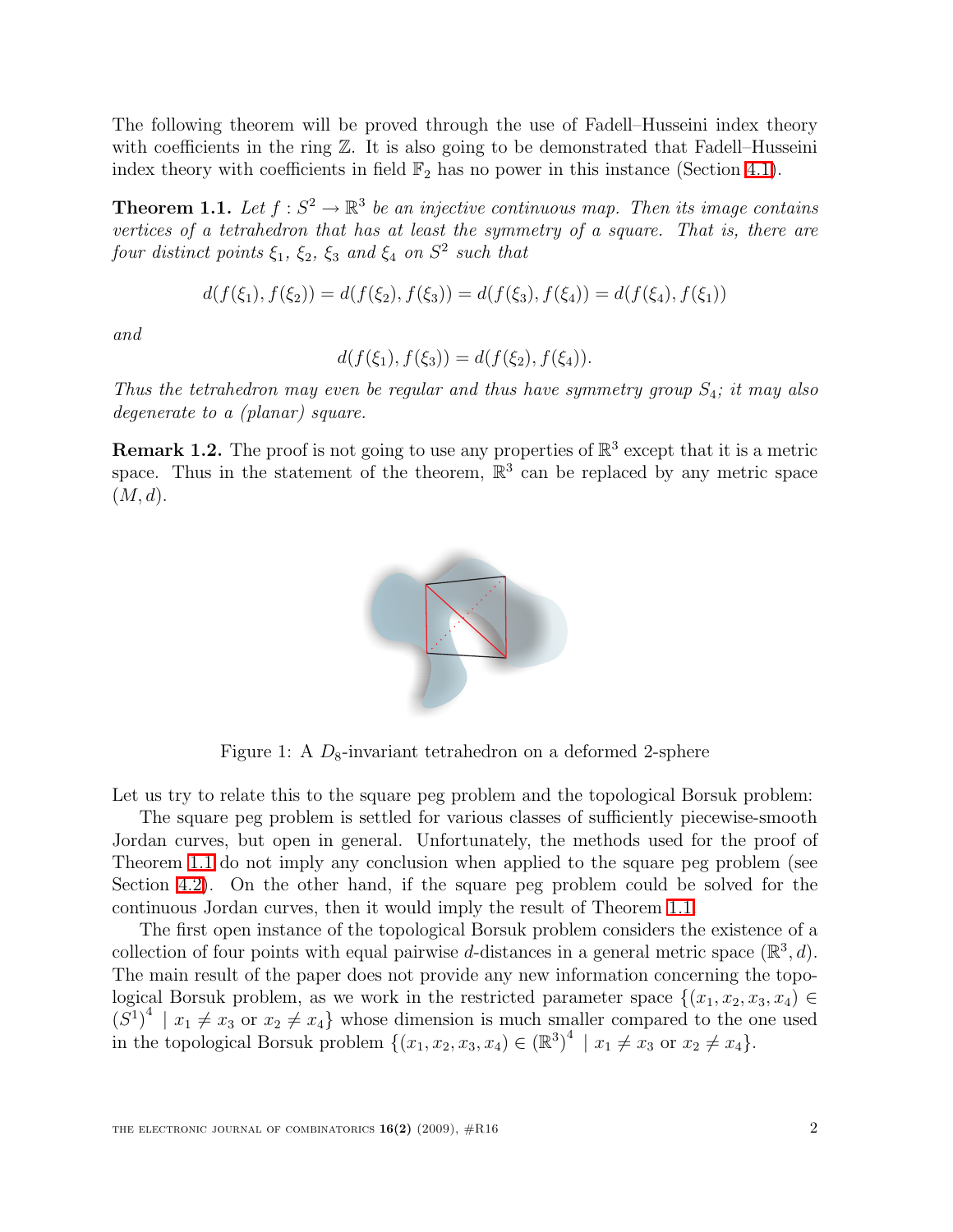## <span id="page-2-0"></span>2 Introducing the equivariant question

Let  $f: S^2 \to \mathbb{R}^3$  be an injective continuous map. Denote by  $D_8$  the symmetry group of a square, that is, the 8-element dihedral group  $D_8 = \langle \omega, j | \omega^4 = j^2 = 1, \ \omega j = j\omega^3 \rangle$ .

### A few  $D_8$ -representations.

The real vector spaces

$$
U_4 = \{ (x_1, x_2, x_3, x_4) \in \mathbb{R}^4 \mid x_1 + x_2 + x_3 + x_4 = 0 \},
$$
  

$$
U_2 = \{ (x_1, x_2) \in \mathbb{R}^2 \mid x_1 + x_2 = 0 \}
$$

are real  $D_8$ -representations with actions given by

(a) for  $(x_1, x_2, x_3, x_4) \in U_4$ :

$$
\omega \cdot (x_1, x_2, x_3, x_4) = (x_2, x_3, x_4, x_1), \qquad j \cdot (x_1, x_2, x_3, x_4) = (x_3, x_2, x_1, x_4),
$$

(b) for  $(x_1, x_2) \in U_2$ :

$$
\omega \cdot (x_1, x_2) = (x_2, x_1), \qquad j \cdot (x_1, x_2) = (x_2, x_1),
$$

### The configuration space.

Let  $X = S^2 \times S^2 \times S^2 \times S^2$  and let Y be the subspace given by

$$
Y = \{(x, y, x, y) | x, y \in S^2\} \approx S^2 \times S^2.
$$

The configuration space to be considered is the space

$$
\Omega := X \backslash Y.
$$

Let a  $D_8$ -action on X be induced by

$$
\omega \cdot (\xi_1, \xi_2, \xi_3, \xi_4) = (\xi_2, \xi_3, \xi_4, \xi_1), \qquad j \cdot (\xi_1, \xi_2, \xi_3, \xi_4) = (\xi_4, \xi_3, \xi_2, \xi_1),
$$

for  $(\xi_1, \xi_2, \xi_3, \xi_4) \in X$ .

#### A test map.

Let  $\tau : \Omega \to U_4 \times U_2$  be a map defined for  $(\xi_1, \xi_2, \xi_3, \xi_4) \in X$  by

$$
\tau(\xi_1, \xi_2, \xi_3, \xi_4) = (d_{12} - \frac{\Delta}{4}, d_{23} - \frac{\Delta}{4}, d_{34} - \frac{\Delta}{4}, d_{41} - \frac{\Delta}{4}) \times (d_{13} - \frac{\Phi}{2}, d_{24} - \frac{\Phi}{2}) \tag{1}
$$

where  $d_{ij} = d_{ji} := d(f(\xi_i), f(\xi_j))$  and

$$
\Delta = d_{12} + d_{23} + d_{34} + d_{14}, \qquad \Phi = d_{13} + d_{24}.
$$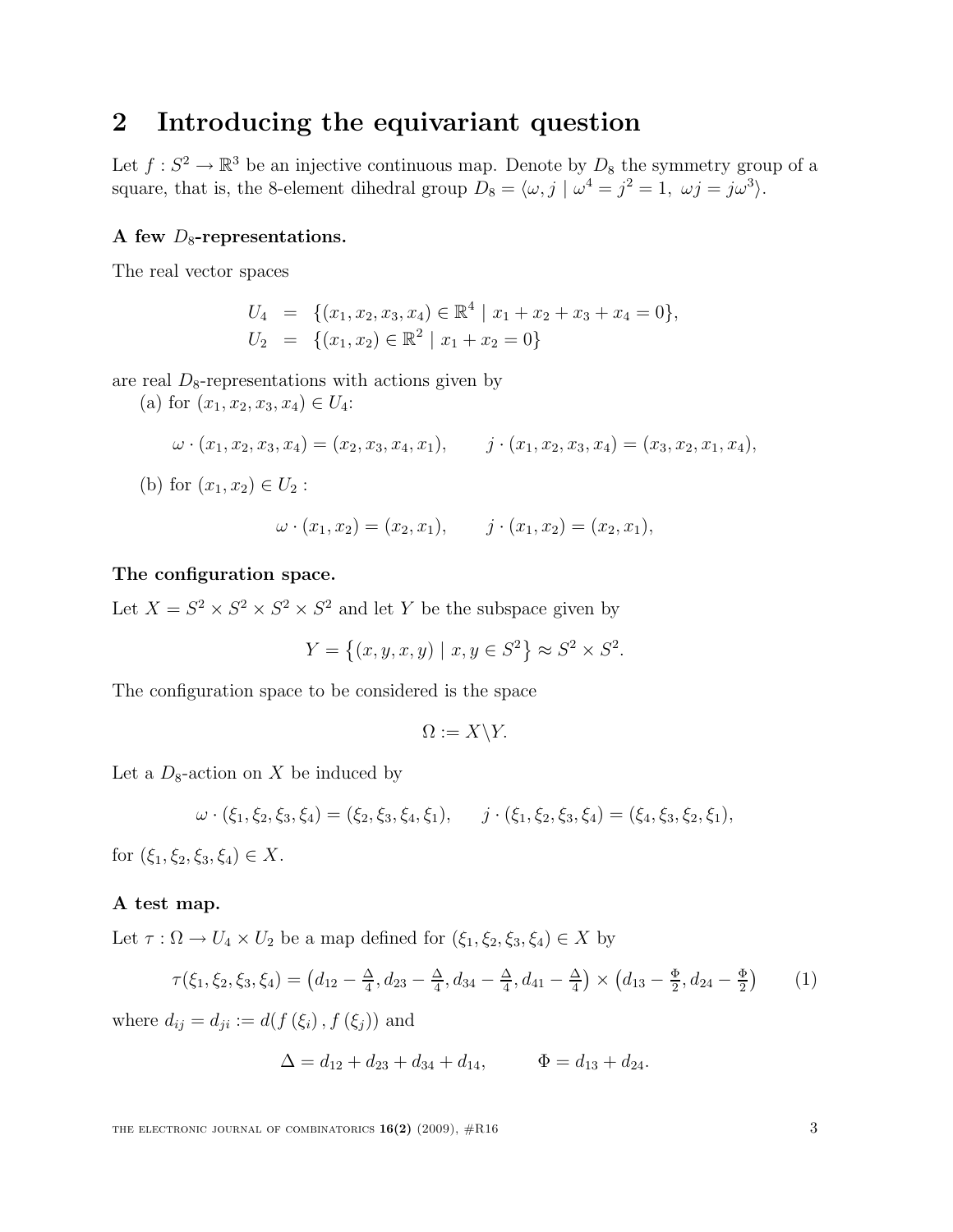With the  $D_8$ -actions introduced above the test map  $\tau$  is  $D_8$ -equivariant. Indeed,

$$
\tau(\omega \cdot (\xi_1, \xi_2, \xi_3, \xi_4)) = \tau(\xi_2, \xi_3, \xi_4, \xi_1)
$$
  
\n
$$
= (d_{23} - \frac{\Delta}{4}, d_{34} - \frac{\Delta}{4}, d_{41} - \frac{\Delta}{4}, d_{12} - \frac{\Delta}{4}) \times (d_{24} - \frac{\Phi}{2}, d_{13} - \frac{\Phi}{2})
$$
  
\n
$$
= \omega \cdot ((d_{12} - \frac{\Delta}{4}, d_{23} - \frac{\Delta}{4}, d_{34} - \frac{\Delta}{4}, d_{41} - \frac{\Delta}{4}) \times (d_{13} - \frac{\Phi}{2}, d_{24} - \frac{\Phi}{2}))
$$

and

$$
\tau(j \cdot (\xi_1, \xi_2, \xi_3, \xi_4)) = \tau(\xi_4, \xi_3, \xi_2, \xi_1)
$$
  
=  $(d_{43} - \frac{\Delta}{4}, d_{32} - \frac{\Delta}{4}, d_{21} - \frac{\Delta}{4}, d_{14} - \frac{\Delta}{4}) \times (d_{42} - \frac{\Phi}{2}, d_{31} - \frac{\Phi}{2})$   
=  $j \cdot ((d_{12} - \frac{\Delta}{4}, d_{23} - \frac{\Delta}{4}, d_{34} - \frac{\Delta}{4}, d_{41} - \frac{\Delta}{4}) \times (d_{13} - \frac{\Phi}{2}, d_{24} - \frac{\Phi}{2})).$ 

<span id="page-3-1"></span>The following proposition connects our set-up with the tetrahedron problem.

**Proposition 2.1.** If there is no  $D_8$  equivariant map

$$
\alpha: \Omega \to (U_4 \times U_2) \setminus (\{\mathbf{0}\} \times \{\mathbf{0}\})
$$
\n<sup>(2)</sup>

then Theorem [1.1](#page-1-0) follows.

*Proof.* If there is no  $D_8$  equivariant map  $\Omega \to (U_4 \times U_2) \setminus (\{0\} \times \{0\})$ , then for every continuous embedding  $f: S^2 \to \mathbb{R}^3$  there is a point  $\xi = (\xi_1, \xi_2, \xi_3, \xi_4) \in \Omega = X \backslash Y$  such that

$$
\tau(\xi_1, \xi_2, \xi_3, \xi_4) = (0, 0) \in U_4 \times U_2.
$$
\n(3)

From [\(3\)](#page-3-0) we conclude that

<span id="page-3-0"></span>
$$
d_{12} = d_{23} = d_{34} = d_{14} = \frac{\Delta}{4}
$$
 and  $d_{13} = d_{24} = \frac{\Phi}{2}$ . (4)

It only remains to prove that all four points are different. Since  $(\xi_1, \xi_2, \xi_3, \xi_4) \notin Y$  we have  $\xi_1 \neq \xi_3$  or  $\xi_2 \neq \xi_4$ . By symmetry we may assume that  $\xi_1 \neq \xi_3$ . The map f is injective, therefore  $f(\xi_1) \neq f(\xi_3)$  and consequently  $d_{13} \neq 0$ . Now

$$
d_{13} \neq 0 \Rightarrow d_{24} \neq 0 \Rightarrow f(\xi_1) \neq f(\xi_3), \ f(\xi_2) \neq f(\xi_4) \Rightarrow \xi_1 \neq \xi_3, \ \xi_2 \neq \xi_4.
$$

Let us assume, without loss of generality, that  $\xi_1 = \xi_2$ . Then  $d_{12} = d_{23} = d_{34} = d_{14} = 0$ , which implies that  $d_{13} \leq d_{12} + d_{23} = 0$ . This yield a contradiction to  $d_{13} \neq 0$ . Thus  $\Box$  $\xi_1 \neq \xi_2$ .

The unit sphere of the representation  $U_4 \times U_2$  will be denoted by  $S(U_4 \times U_2)$ . Notice that there is a  $D_8$ -equivariant deformation of  $(U_4 \times U_2) \setminus (\{0\} \times \{0\})$  onto the sphere  $S(U_4 \times U_2)$ . Thus, there are  $D_8$ -equivariant maps  $(U_4 \times U_2) \setminus (\{0\} \times \{0\}) \to S(U_4 \times U_2)$ and  $S(U_4 \times U_2) \rightarrow (U_4 \times U_2) \setminus (\{0\} \times \{0\})$ . Hence by Proposition [2.1,](#page-3-1) Theorem [1.1](#page-1-0) is a consequence of the following topological result.

<span id="page-3-2"></span>**Theorem 2.2.** There is no  $D_8$ -equivariant map  $\Omega \rightarrow S(U_4 \times U_2)$ .

Indeed, we will prove a stronger result: There is no  $\mathbb{Z}_4$ -equivariant map  $\Omega \to S(U_4 \times U_2)$ .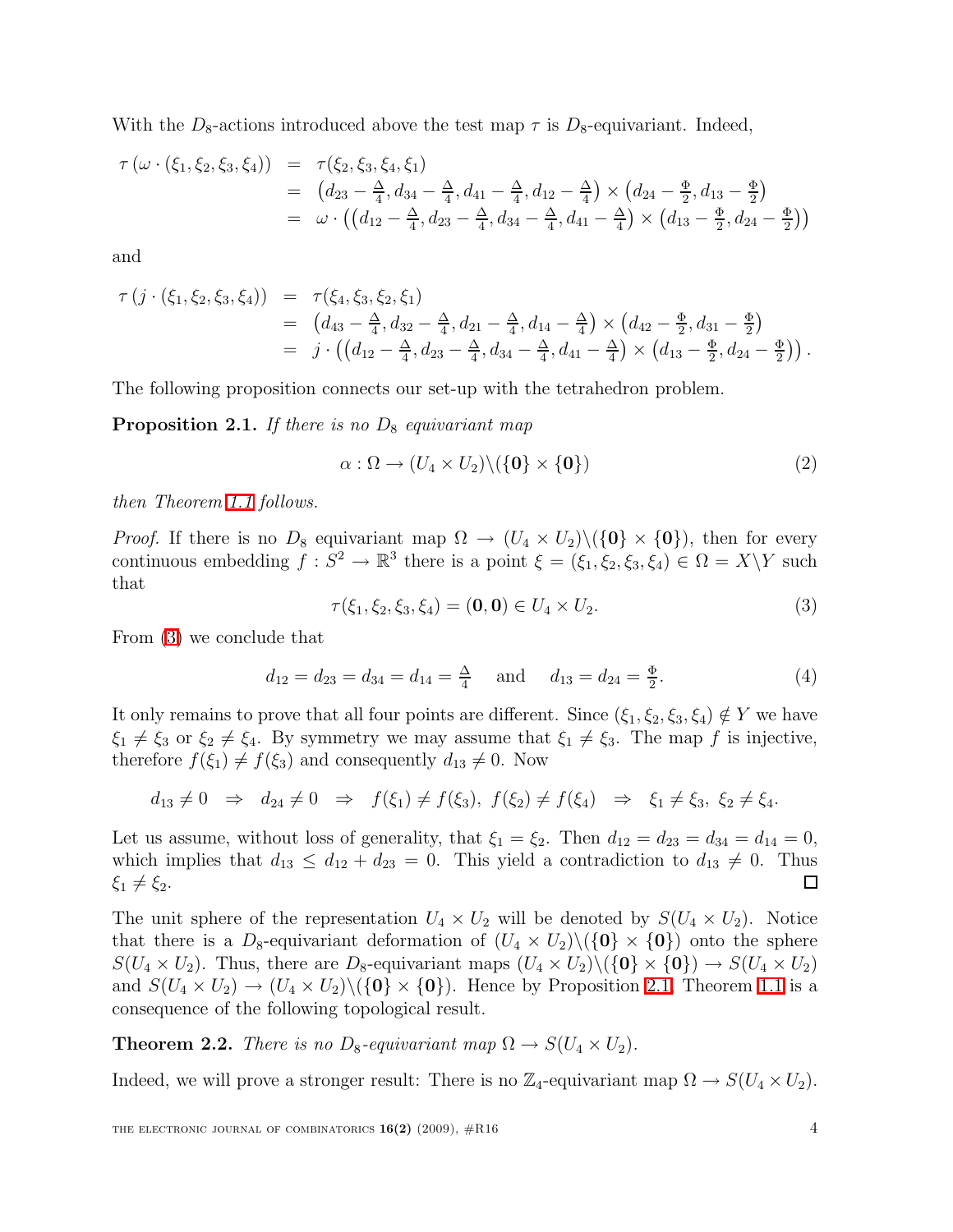## 3 Proof of Theorem [2.2](#page-3-2)

The proof is going to be conducted through a comparison of the Serre spectral sequences with Z-coefficients of the Borel constructions associated with the spaces  $\Omega$  and  $S(U_4 \times U_2)$ and the subgroup  $\mathbb{Z}_4 = \langle \omega \rangle$  of  $D_8$ . In other words, we determine the  $\mathbb{Z}_4$  Fadell–Husseini index of these spaces living in  $H^*(\mathbb{Z}_4; \mathbb{Z}) = \mathbb{Z}[U]/4U$ , deg  $U = 2$ .

The Fadell–Husseini index of a G-space X, Index $_{G,\mathbb{Z}}X$ , is the kernel of the map

$$
\pi_X^*: H^*(BG, \mathbb{Z}) \to H^*(X \times_G EG, \mathbb{Z})
$$

induced by the projection  $\pi_X : X \times_G \mathbb{E}G \to BG$ . Consider a G-equivariant map  $f : X \to Y$ between two G-spaces. Then  ${\rm Index}_{G,\mathbb{Z}}X \supseteq {\rm Index}_{G,\mathbb{Z}}Y$ . Thus, the inclusion of indices of two G-spaces is a necessary condition for the existence of G-equivariant maps between these two spaces. If  $E_*^{*,*}$  denotes the Serre spectral sequence of the Borel construction of X, then the homomorphism  $\pi_X^*$  can be presented as the composition

$$
H^*(BG, \mathbb{Z}) \to E_2^{*,0} \to E_3^{*,0} \to E_4^{*,0} \to \dots \to E_{\infty}^{*,0} \subseteq H^*(X \times_G EG, \mathbb{Z}).
$$
 (5)

<span id="page-4-0"></span>Since the  $E_2$ -term of the spectral sequence is given by  $E_2^{p,q} = H^p(BG, H^q(X, \mathbb{Z}))$  the first step in the computation of the index is study of the cohomology  $H^*(X, \mathbb{Z})$  as a G-module (Section [3.2\)](#page-5-0). The final step is explicit description of non-zero differentials in the spectral sequence and application of the presentation [\(5\)](#page-4-0) of the homomorphism  $\pi_X^*$  (Section [3.3\)](#page-6-0).

### 3.1 The Index of  $S(U_4 \times U_2)$

Let  $V^1$  be the 1-dimensional complex  $\mathbb{Z}_4$ -representation, or 2-dimensional real  $\mathbb{Z}_4$ -representation, induced by the correspondence  $1 \mapsto e^{i\pi/2}$ . Then the 3-dimensional real vector space  $U_4 \subset \mathbb{R}^4$  seen as a real  $\mathbb{Z}_4$ -representation decomposes into a sum of two irreducible real  $\mathbb{Z}_4$ -representations

$$
U_4 = \text{span}\{(1, 0, -1, 0), (0, 1, 0, -1)\} \oplus \text{span}\{(1, -1, 1, -1)\} \cong V^1 \oplus U_2.
$$

Here "span" stands for all R-linear combinations of the given vectors. It can be also seen that there is an isomorphism of real  $\mathbb{Z}_4$ -representations

$$
U_4 \times U_2 \cong V^1 \oplus U_2 \oplus U_2 \cong V^1 \oplus (V^1 \otimes_{\mathbb{C}} V^1).
$$

Here  $V^1 \otimes_{\mathbb{C}} V^1$  is a tensor product of complex representations and therefore a 1-dimensional complex  $\mathbb{Z}_4$ -representation or a 2-dimensional real  $\mathbb{Z}_4$ -representation. Following [\[1,](#page-10-2) Section 8, p. 271 and Appendix, page 285 we deduce the total Chern class of the  $\mathbb{Z}_4$ -representation  $U_4 \times U_2$ 

$$
c(U_4 \times U_2) = c(V^1) \cdot c(V^1 \otimes V^1).
$$

Therefore the top Chern class, or the Euler class of the underlying real representation, is

$$
c_2(U_4 \times U_2) = c_1(V^1) \cdot c_1(V^1 \otimes V^1) = c_1(V^1) \cdot (c_1(V^1) + c_1(V^1)) = 2U^2 \in H^*(\mathbb{Z}_4; \mathbb{Z}).
$$

The  $\mathbb{Z}_4$ -index of the sphere  $S(U_4 \times U_2)$  is generated by the Euler class [\[2,](#page-10-3) Proposition 3.11], and so

$$
Index_{\mathbb{Z}_4, \mathbb{Z}}S(U_4 \times U_2) = \langle 2U^2 \rangle.
$$
 (6)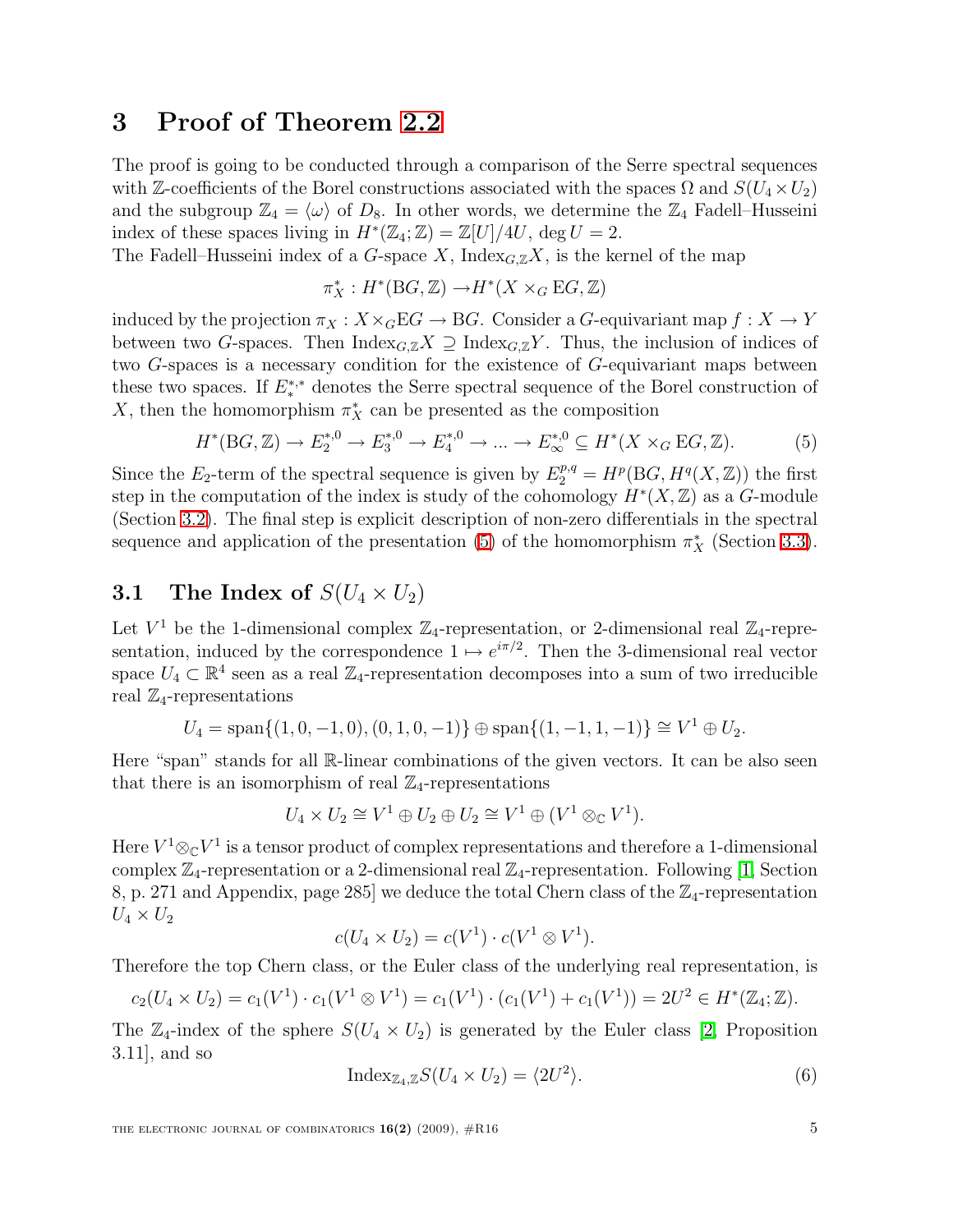## <span id="page-5-0"></span>3.2 The cohomology  $H^*(\Omega;\mathbb{Z})$  as a  $\mathbb{Z}_4$ -module

The cohomology is going to be determined via Poincaré–Lefschetz duality and an explicit study of cell structures for the spaces  $X$  and  $Y$ .

<span id="page-5-1"></span>Poincaré–Lefschetz duality  $[4,$  Theorem 70.2, page 415] implies that

$$
H^*(\Omega; \mathbb{Z}) = H^*(X \backslash Y; \mathbb{Z}) \cong H_{8-*}(X, Y; \mathbb{Z}) \tag{7}
$$

and therefore we analyze the homology of the pair  $(X, Y)$ . The inclusion  $Y \hookrightarrow X$  induces a map in homology. In particular, we consider this map in dimensions 2 and 4,

$$
\Phi: H_2(Y; \mathbb{Z}) \to H_2(X; \mathbb{Z})
$$
 and  $\Psi: H_4(Y; \mathbb{Z}) \to H_4(X; \mathbb{Z}).$ 

The long exact sequence in homology of the pair  $(X, Y)$  yields that the possibly non-zero homology groups of the pair  $(X, Y)$  with Z-coefficients are

$$
H_i(X, Y; \mathbb{Z}) = \begin{cases} \mathbb{Z}[\mathbb{Z}_4] / \text{im}\Phi, & i = 2 \\ \text{ker }\Phi, & i = 3 \\ \mathbb{Z}[\mathbb{Z}_4] \oplus \mathbb{Z}[\mathbb{Z}_4 / \mathbb{Z}_2] / \text{im}\Psi, & i = 4 \\ \text{ker }\Psi, & i = 5 \\ \mathbb{Z}[\mathbb{Z}_4], & i = 6 \\ \mathbb{Z}, & i = 8 \end{cases}
$$

Thus explicit formulas for the maps  $\Phi$  and  $\Psi$  are needed in order to determine the homology  $H_*(X, Y; \mathbb{Z})$  and its exact  $\mathbb{Z}_4$ -module structure.

Let  $x_1, x_2, x_3, x_4 \in H_2(X; \mathbb{Z})$  be generators carried by individual copies of  $S^2$  in the product  $X = S^2 \times S^2 \times S^2$ . The generator of the group  $\mathbb{Z}_4 = \langle \omega \rangle$  acts on this basis of  $H_2(X; \mathbb{Z})$ by  $\omega \cdot x_i = x_{i+1}$  where  $x_5 = x_1$ . Then by  $x_i x_j \in H_4(X; \mathbb{Z}), i \neq j$ , we denote the generator carried by the product of *i*-th and *j*-th copy of  $S^2$  in X. The action of  $\omega$  on  $H_4(X;\mathbb{Z})$  is described by

$$
x_1x_2 \xrightarrow{\cdot \omega} x_2x_3 \xrightarrow{\cdot \omega} x_3x_4 \xrightarrow{\cdot \omega} x_1x_4
$$
 and  $x_1x_3 \xrightarrow{\cdot \omega} x_2x_4$ .

Let similarly  $y_1, y_2 \in H_2(X; \mathbb{Z})$  be generators carried by individual copies of  $S^2$  in the product  $Y = S^2 \times S^2$ . Then  $\omega \cdot y_1 = y_2$  and  $\omega \cdot y_2 = y_1$ . Again  $y_1 y_2$  denotes the generator of  $H_4(Y;\mathbb{Z})$  and  $\omega \cdot y_1y_2 = y_1y_2$ . Note that  $\omega$  preserves the orientations of X and Y and therefore acts trivially on  $H_8(X;\mathbb{Z})$  and on  $H_4(Y;\mathbb{Z})$ .

The inclusion  $Y \subset X$  induces a map in homology  $H_*(X;\mathbb{Z}) \subset H_*(Y;\mathbb{Z})$ , which in dimensions 2 and 4 is given by

$$
y_1 \longmapsto x_1 + x_3, \qquad y_2 \longmapsto x_2 + x_4,
$$
  

$$
y_1 y_2 \longmapsto x_1 x_2 + x_2 x_3 + x_3 x_4 + x_1 x_4.
$$

This can be seen from the dual cohomology picture: An element is mapped to a sum of generators intersecting its image, with appropriately attached intersection numbers.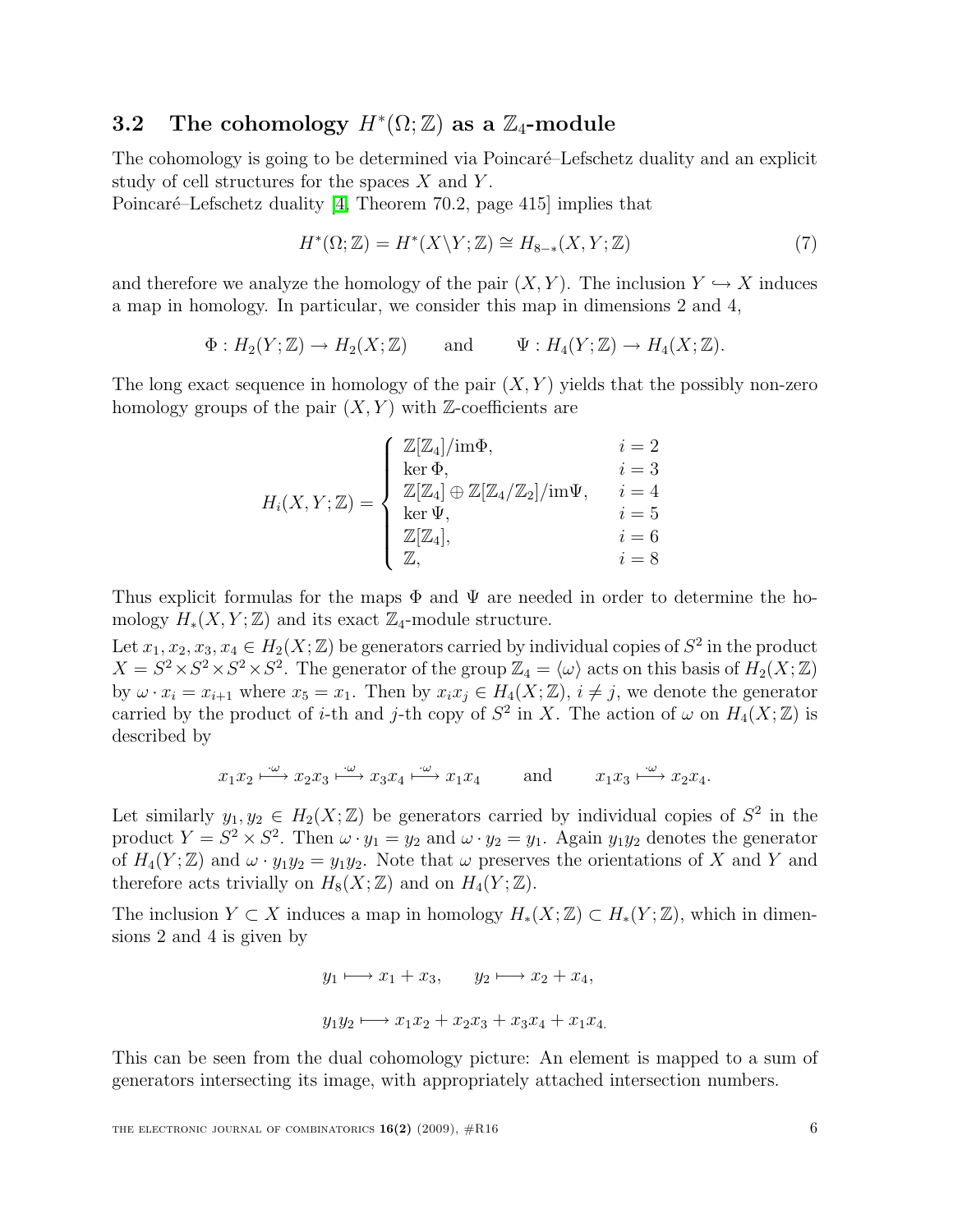Thus  $\Phi$  and  $\Psi$  are injective and

 $\lim \Phi = \langle x_1 + x_3, x_2 + x_4 \rangle, \quad \lim \Psi = \langle x_1 x_2 + x_2 x_3 + x_3 x_4 + x_1 x_4 \rangle.$ 

Let  $N = \mathbb{Z} \oplus \mathbb{Z}$  be the  $\mathbb{Z}_4$ -representation given by  $\omega \cdot (a, b) = (b, -a)$ , while M denotes the representation  $\mathbb{Z}[\mathbb{Z}_4]/_{(1+\omega+\omega^2+\omega^3)\mathbb{Z}}$ . Then the non-trivial cohomology of the space  $X\Y$ , as a  $\mathbb{Z}_4$ -module via the isomorphism [\(7\)](#page-5-1), is given by

<span id="page-6-1"></span>
$$
H^{i}(\Omega; \mathbb{Z}) = \begin{cases} N, & i = 6\\ M \oplus \mathbb{Z}[\mathbb{Z}_{4}/\mathbb{Z}_{2}], & i = 4\\ \mathbb{Z}[\mathbb{Z}_{4}], & i = 2\\ \mathbb{Z}, & i = 0 \end{cases}
$$
(8)

## <span id="page-6-0"></span>3.3 The Serre spectral sequence of  $\Omega \times_{\mathbb{Z}_4} E \mathbb{Z}_4$

The Serre spectral sequence associated to the fibration  $\Omega \to \Omega \times_{\mathbb{Z}_4} E\mathbb{Z}_4 \to B\mathbb{Z}_4$  is a spectral sequence with non-trivial local coefficients, since  $\pi_1(B\mathbb{Z}_4) = \mathbb{Z}_4$  acts non-trivially [\(8\)](#page-6-1) on the cohomology  $H^*(\Omega;\mathbb{Z})$ . The first step in the study of such a spectral sequence is to understand the  $H^*(\mathbb{Z}_4;\mathbb{Z})$ -module structure on the rows of its  $E_2$ -term.

<span id="page-6-2"></span>The  $E_2$ -term of the sequence is given by

$$
E_2^{p,q} = \begin{cases} H^p(\mathbb{Z}_4, N), & q = 6\\ H^p(\mathbb{Z}_4, M) \oplus H^p(\mathbb{Z}_4; \mathbb{Z}[\mathbb{Z}_4/\mathbb{Z}_2]), & q = 4\\ H^p(\mathbb{Z}_4; \mathbb{Z}[\mathbb{Z}_4]), & q = 2\\ H^p(\mathbb{Z}_4; \mathbb{Z}), & q = 0\\ 0, & \text{otherwise.} \end{cases}
$$
(9)

<span id="page-6-3"></span>Lemma 3.1.  $H^p(\mathbb{Z}_4; \mathbb{Z}[\mathbb{Z}_4]) = \begin{cases} \mathbb{Z}, & p = 0 \\ 0 & n > 0 \end{cases}$ 0,  $p > 0$ and multiplication by  $U \in H^2(\mathbb{Z}_4;\mathbb{Z})$  is trivial,  $U \cdot H^p(\mathbb{Z}_4;\mathbb{Z}[\mathbb{Z}_4]) = 0$ .

For the proof one can consult [\[3,](#page-10-5) Example 2, page 58].

**Lemma 3.2.**  $H^*(\mathbb{Z}_4;\mathbb{Z}[\mathbb{Z}_4/\mathbb{Z}_2]) \cong H^*(\mathbb{Z}_2;\mathbb{Z})$ , where the module structure is given by the restriction homomorphism  $\text{res}_{\mathbb{Z}_2}^{\mathbb{Z}_4}: H^*(\mathbb{Z}_4;\mathbb{Z}) \to H^*(\mathbb{Z}_2;\mathbb{Z}).$ In other words, if we denote  $\overline{H}^*(\mathbb{Z}_2;\mathbb{Z}) = \mathbb{Z}[T]/2T$ ,  $\deg T = 2$ , then  $\text{res}_{\mathbb{Z}_2}^{\mathbb{Z}_4}(U) = T$  and

consequently:

(A)  $H^*(\mathbb{Z}_4;\mathbb{Z}[\mathbb{Z}_4/\mathbb{Z}_2])$  is generated by one element of degree 0 as a  $H^*(\mathbb{Z}_4;\mathbb{Z})$ -module, and

(B) multiplication by U in  $H^*(\mathbb{Z}_4;\mathbb{Z}[\mathbb{Z}_4/\mathbb{Z}_2])$  is an isomorphism, while multiplication by 2U is zero.

The proof is a direct application of Shapiro's lemma [\[3,](#page-10-5) (6.3), page 73] and a small part of the restriction diagram [\[2,](#page-10-3) Section 4.5.2].

**Lemma 3.3.** There exists an element  $\Lambda \in H^*(\mathbb{Z}_4, M)$  of degree 1 such that  $4\Lambda = 0$  and  $H^*(\mathbb{Z}_4, M) \cong H^*(\mathbb{Z}_4; \mathbb{Z}) \cdot \Lambda$  as an  $H^*(\mathbb{Z}_4; \mathbb{Z})$ -module.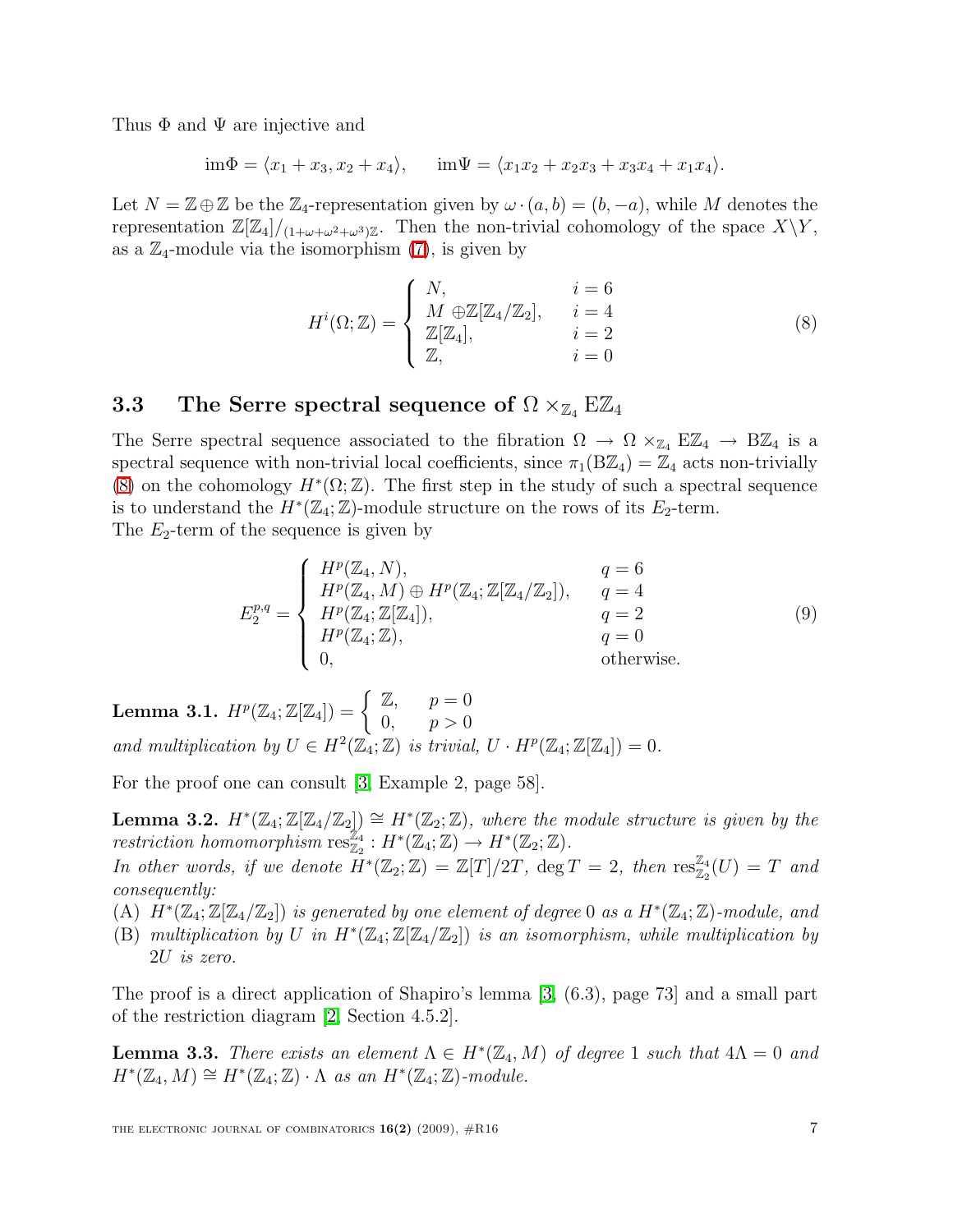*Proof.* The short exact sequence of  $\mathbb{Z}_4$ -modules

$$
0\longrightarrow \mathbb{Z} \stackrel{1+\omega+\omega^2+\omega^3}{\longrightarrow} \mathbb{Z}[\mathbb{Z}_4] \longrightarrow M \longrightarrow 0
$$

induces a long exact sequence in cohomology [\[3,](#page-10-5) Proposition 6.1, page 71], which is natural with respect to  $H^*(\mathbb{Z}_4;\mathbb{Z})$ -module multiplication. Since  $\mathbb{Z}[\mathbb{Z}_4]$  is a free module we get enough zeros to recover the information we need:

$$
0 \longrightarrow H^{0}(\mathbb{Z}_{4};\mathbb{Z}) \xrightarrow{\xi} H^{0}(\mathbb{Z}_{4};\mathbb{Z}[\mathbb{Z}_{4}]) \longrightarrow H^{0}(\mathbb{Z}_{4},M) \longrightarrow H^{1}(\mathbb{Z}_{4};\mathbb{Z}) \longrightarrow
$$
  
\n
$$
\longrightarrow H^{1}(\mathbb{Z}_{4};\mathbb{Z}[\mathbb{Z}_{4}]) \longrightarrow H^{1}(\mathbb{Z}_{4},M) \longrightarrow H^{2}(\mathbb{Z}_{4};\mathbb{Z}) \longrightarrow
$$
  
\n
$$
\longrightarrow H^{2}(\mathbb{Z}_{4};\mathbb{Z}[\mathbb{Z}_{4}]) \longrightarrow \cdots
$$
  
\n
$$
\longrightarrow H^{i}(\mathbb{Z}_{4};\mathbb{Z}[\mathbb{Z}_{4}]) \longrightarrow H^{i}(\mathbb{Z}_{4},M) \longrightarrow H^{i+1}(\mathbb{Z}_{4};\mathbb{Z}) \longrightarrow
$$
  
\n
$$
\longrightarrow H^{i+1}(\mathbb{Z}_{4};\mathbb{Z}[\mathbb{Z}_{4}]) \longrightarrow \cdots
$$
  
\n
$$
\longrightarrow 0
$$

The map  $\xi: H^0(\mathbb{Z}_4; \mathbb{Z}) \cong \mathbb{Z}^{\mathbb{Z}_4} \to H^0(\mathbb{Z}_4; \mathbb{Z}[\mathbb{Z}_4]) \cong \mathbb{Z}[\mathbb{Z}_4]^{\mathbb{Z}_4}$  is a surjection. Indeed,  $\xi$  is induced by the map  $\mathbb{Z} \longrightarrow^{\{1+\omega+\omega^2+\omega^3\}} \mathbb{Z}[\mathbb{Z}_4]^{\mathbb{Z}_4} \hookrightarrow \mathbb{Z}[\mathbb{Z}_4]$  which bijectively factorizes through the invariants of  $\mathbb{Z}[\mathbb{Z}_4]$ .  $\Box$ 

**Lemma 3.4.** There exists an element  $\Upsilon \in H^*(\mathbb{Z}_4, N)$  of degree 1 such that  $2\Upsilon = 0$  and  $H^*(\mathbb{Z}_4, N) \cong H^*(\mathbb{Z}_4; \mathbb{Z}[\mathbb{Z}_4/\mathbb{Z}_2]) \cdot \Upsilon$  as an  $H^*(\mathbb{Z}_4; \mathbb{Z})$ -module.

*Proof.* There is a short exact sequence of  $\mathbb{Z}_4$ -modules

$$
0 \to N \xrightarrow{\alpha} \mathbb{Z}[\mathbb{Z}_4] \xrightarrow{\beta} L \to 0
$$

where  $L = \mathbb{Z}[\mathbb{Z}_4]/N$  and  $\alpha(p,q) = (p,q,-p,-q)$ . The map  $\alpha$  is well defined because the following diagram commutes

$$
N =_{ab} \mathbb{Z} \oplus \mathbb{Z} \ni (p, q) \xrightarrow{\alpha} (p, q, -p, -q) \in \mathbb{Z}[\mathbb{Z}_4]
$$
  
\n
$$
\downarrow \cdot \omega \qquad \qquad \downarrow \cdot \omega
$$
  
\n
$$
N =_{ab} \mathbb{Z} \oplus \mathbb{Z} \ni (q, -p) \xrightarrow{\alpha} (q, -p, -q, p) \in \mathbb{Z}[\mathbb{Z}_4].
$$

The  $\mathbb{Z}_4$ -module L is isomorphism to  $\mathbb{Z}[\mathbb{Z}_4/\mathbb{Z}_2] \cong \mathbb{Z} \oplus \mathbb{Z}$  and the map  $\beta$  is given, on generators, by

$$
(1,0,0,0) \longmapsto (1,0), (0,1,0,0) \longmapsto (0,1), (0,0,1,0) \longmapsto (1,0), (0,0,0,1) \longmapsto (1,0).
$$

Therefore, the induced map of invariants  $\mathbb{Z} \cong \mathbb{Z}[\mathbb{Z}_4]^{\mathbb{Z}_4} \stackrel{\beta}{\to} \mathbb{Z}[\mathbb{Z}_4/\mathbb{Z}_2] \cong \mathbb{Z}$  is a multiplication by 2. Now, the long exact sequence in group cohomology [\[3,](#page-10-5) Prop. 6.1, p 71] implies the result. ◻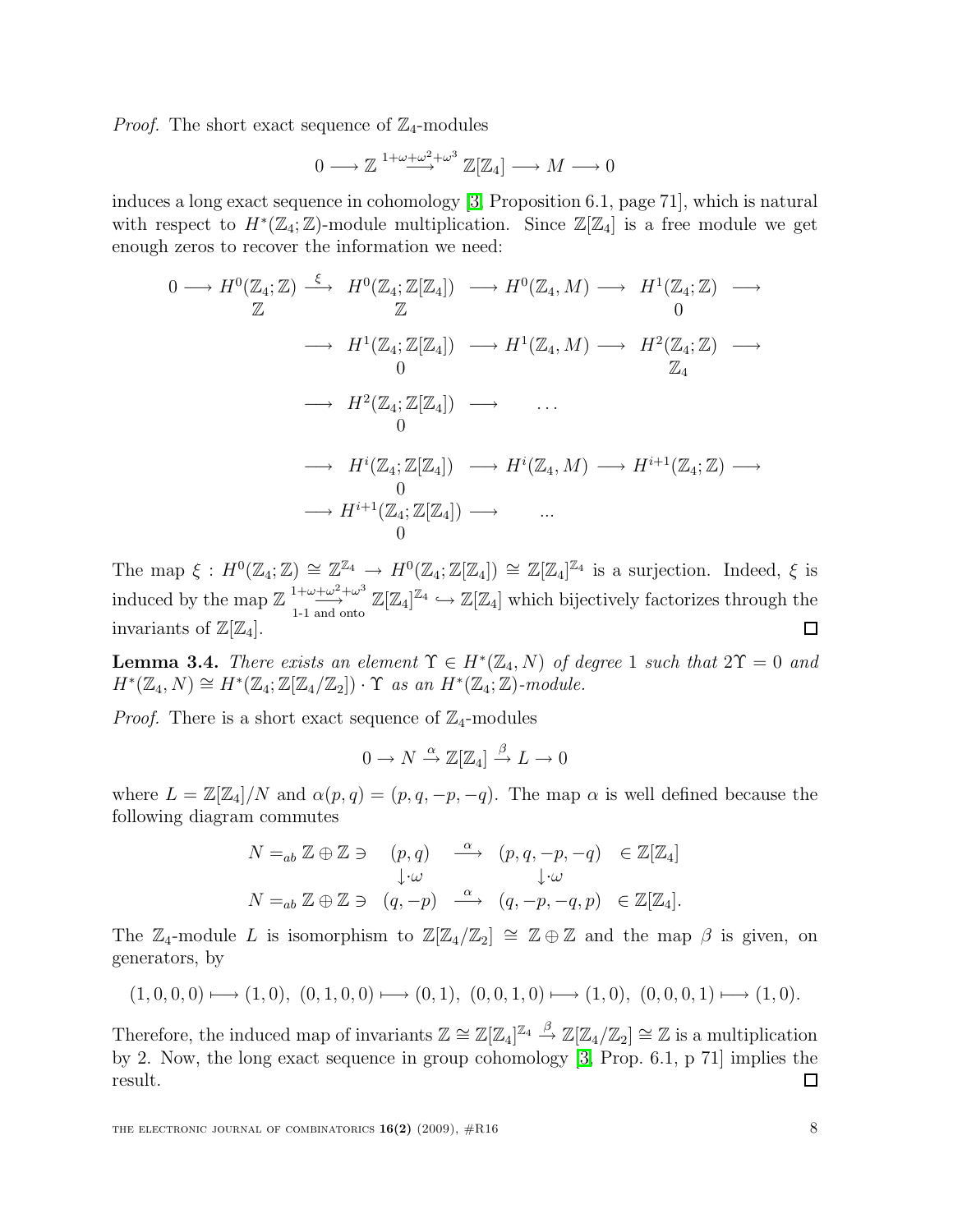| 6                |                | γ<br>$\mathbb{Z}_2$               |                     | T<br>$\mathbb{Z}_2$          |                            | $\mathbb{Z}_2$                  |                                | $\tau$<br>$\mathbb{Z}_2$        |  |
|------------------|----------------|-----------------------------------|---------------------|------------------------------|----------------------------|---------------------------------|--------------------------------|---------------------------------|--|
| 5                |                | 11                                |                     |                              |                            | 0                               |                                |                                 |  |
| 4                | $\mathbb{Z}_2$ | $\frac{\Lambda}{\mathbb{Z}}$<br>4 | 0<br>$\mathbb{Z}$ , | $\Lambda U$<br>I J<br>Z<br>4 | $T^2$<br>U<br>$\mathbb{Z}$ | $\Lambda U^2$<br>$\mathbb{Z}_4$ | T <sup>3</sup><br>$\mathbb{Z}$ | $\Lambda U^3$<br>$\mathbb{Z}_4$ |  |
| 3                |                |                                   | 11                  |                              |                            | 0                               | N                              |                                 |  |
| $\overline{2}$   | $\mathbb Z$    |                                   | N                   | N                            |                            | 0                               | Λ                              |                                 |  |
| 1                |                | N                                 | N                   | 0                            | Π                          | $\theta$                        | Λ                              |                                 |  |
| $\left( \right)$ | $\mathbb Z$    | N                                 | Z<br>$\overline{4}$ | Π                            | I F<br>$\mathbb{Z}_4$      | Ω                               | $I^{\beta}$<br>77<br>4         |                                 |  |
|                  |                |                                   |                     | 2                            |                            | ς                               |                                |                                 |  |

<span id="page-8-0"></span>Figure 2: The  $E_2$ -term

The  $E_2$ -term of the Borel construction  $(X \ Y) \times_{\mathbb{Z}_4} E \mathbb{Z}_4$ , with the  $H^*(\mathbb{Z}_4; \mathbb{Z})$ -module structure, is presented in Figure [2.](#page-8-0)

The differentials of the spectral sequence are retrieved from the fact that the  $\mathbb{Z}_4$  action on  $\Omega$  is free. Therefore  $H^i_{\mathbb{Z}_4}(\Omega;\mathbb{Z}) = 0$  for all  $i > 8$ . Since the spectral sequence is converging to the graded group associated with  $H^i_{\mathbb{Z}_4}(\Omega;\mathbb{Z})$  this means that for  $p+q>8$ nothing survives. Thus the only non-zero second differentials are  $d_2: E_2^{2i+1,6} \to E_2^{2i+4,4}$  $\frac{2i+4,4}{2},$  $d_2(T^i\Upsilon) = T^{i+1}, i > 0$ , as displayed in Figure [3.](#page-8-1)



<span id="page-8-1"></span>Figure 3: Differentials in  $E_2$  and  $E_3$ -terms

The last remaining non-zero differentials are  $d_4: E_4^{2i+1,4} \to E_4^{2i+6,0}$  $d_4^{(2i+6,0)}, d_6(U^i\Lambda) = U^{i+3},$  $i > 0$ . Then  $E_5 = E_{\infty}$ , cf. Figure [4.](#page-9-2)

### 3.4 The index of  $\Omega$

The conclusion  $d_6(\Lambda) = U^3$  implies that

$$
Index_{\mathbb{Z}_4,\mathbb{Z}}\Omega = \langle U^3 \rangle.
$$

Since the generator  $2U^2$  of the Index<sub>Z<sub>4</sub>, z</sub> $S(U_4 \times U_2)$  is not contained in Index<sub>Z<sub>4</sub>, z $\Omega$  it follows</sub> that there is no Z<sub>4</sub>-equivariant map  $\Omega \to S(U_4 \times U_2)$ . This concludes the proof of Theorem [2.2.](#page-3-2)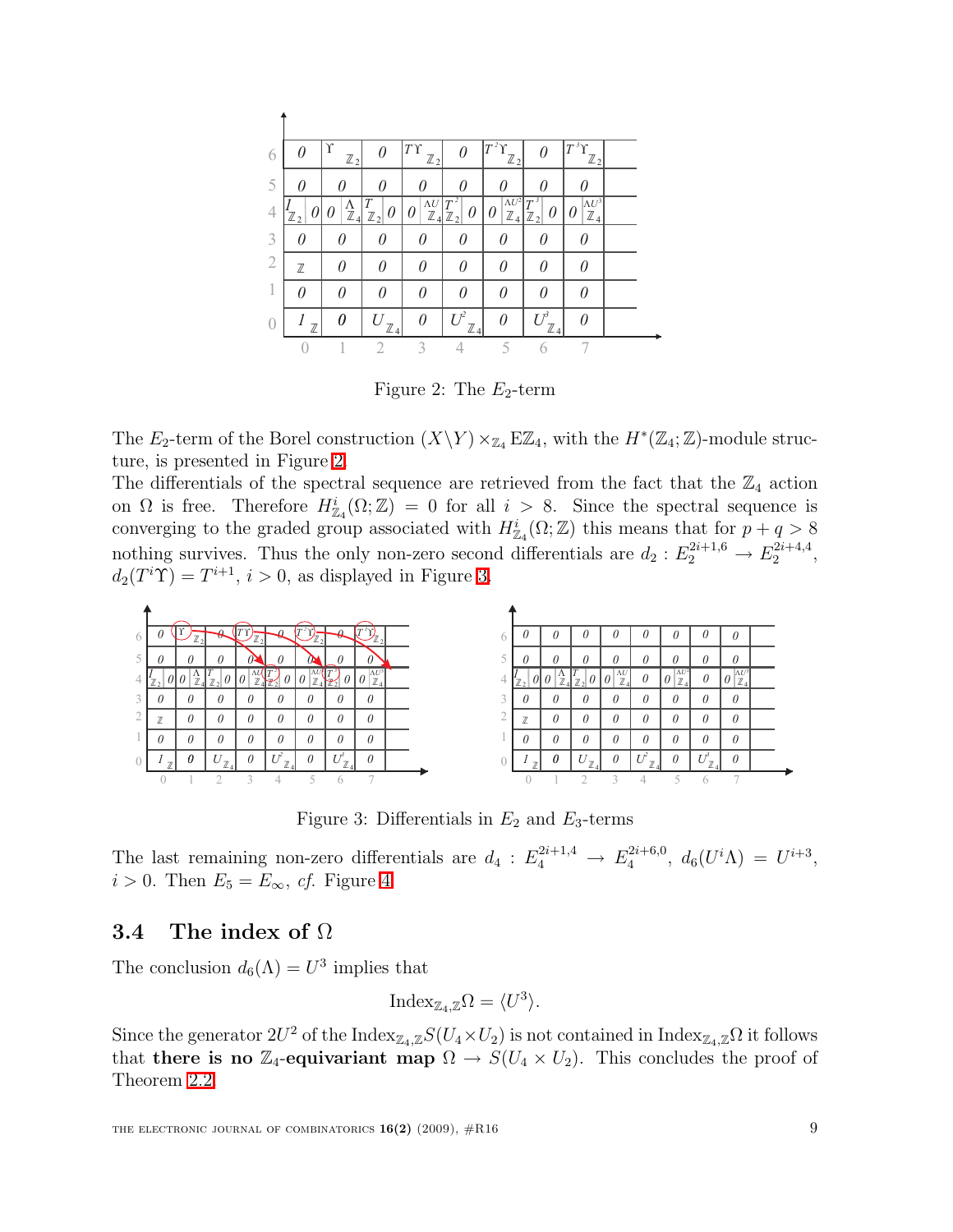

<span id="page-9-2"></span>Figure 4: Differentials in  $E_4$  and  $E_5$ -terms

Remark 3.5. As one of the referees observed, in order to prove Theorem [2.2](#page-3-2) there was no need to compute the Index<sub>Z4,Z</sub> $\Omega$ . The structure of E<sub>2</sub>-term [\(9\)](#page-6-2) of the spectral sequence of the fibration  $\Omega \times_{\mathbb{Z}_4} E \mathbb{Z}_4$  and Lemma [3.1](#page-6-3) guarantee that the elements  $U^2$  and  $2U^2$  survive to  $E_{\infty}$ -term. This provides the contradiction since  ${\rm Index}_{\mathbb{Z}_4,\mathbb{Z}}S(U_4 \times U_2) = \langle 2U^2 \rangle$ .

## <span id="page-9-0"></span>4 Concluding remarks

### 4.1 The  $\mathbb{F}_2$ -index

Let  $H^*(\mathbb{Z}_4, \mathbb{F}_2) = \mathbb{F}_2[e, u]/e^2$ ,  $deg(e) = 1$ ,  $deg(u) = 2$ . The homomorphism of coefficients  $j : \mathbb{Z} \to \mathbb{F}_2$ ,  $j(1) = 1$ , induces a homomorphism in group cohomology  $j^* : H^*(\mathbb{Z}_4; \mathbb{Z}) \to$  $H^*(\mathbb{Z}_4, \mathbb{F}_2)$  given by  $j^*(U) = u$  (compare [\[2,](#page-10-3) Section 4.5.2]). The  $\mathbb{F}_2$ -index of the configuration space  $\Omega$  is

$$
Index_{\mathbb{Z}_4, \mathbb{F}_2}\Omega = \langle eu^2, u^3 \rangle.
$$

This can be obtained in a similar fashion as we obtained the index with  $\mathbb{Z}$ -coefficients in Section [3.3.](#page-6-0) The relevant  $E_2$ -term of the Serre spectral sequence of the fibration  $\Omega \to \Omega \times_{\mathbb{Z}_4} E\mathbb{Z}_4 \to B\mathbb{Z}_4$  is described in Figure [5.](#page-10-6)

The  $\mathbb{F}_2$ -index of the sphere  $S(U_4 \times U_2)$  is generated by the j<sup>\*</sup> image of the generator  $2U^2$  of the index with Z-coefficients  ${\rm Index}_{\mathbb{Z}_4,\mathbb{Z}}S(U_4\times U_2)$ . Since  $j^*(2U^2)=0$  the index Index<sub>Z4,F2</sub>S( $U_4 \times U_2$ ) is trivial. Therefore, for our problem **no conclusion can be ob**tained from the study of the  $\mathbb{F}_2$ -index. The same observation holds even when the complete group  $D_8$  is used. The  $\mathbb{F}_2$ -index of the sphere  $S(U_4 \times U_2)$  would be generated by  $xyw = 0 \in H^*(D_8; \mathbb{F}_2)$ , in the notation of [\[2\]](#page-10-3).

### <span id="page-9-1"></span>4.2 The square peg problem

The method of configuration spaces can also be set up for to the continuous square peg problem. Following the ideas presented in Section [2,](#page-2-0) taking for X the product  $S^1 \times S^1 \times$  $S^1 \times S^1$ , for Y the subspace  $Y = \{(x, y, x, y) \mid x, y \in S^1\}$  and for the configuration space